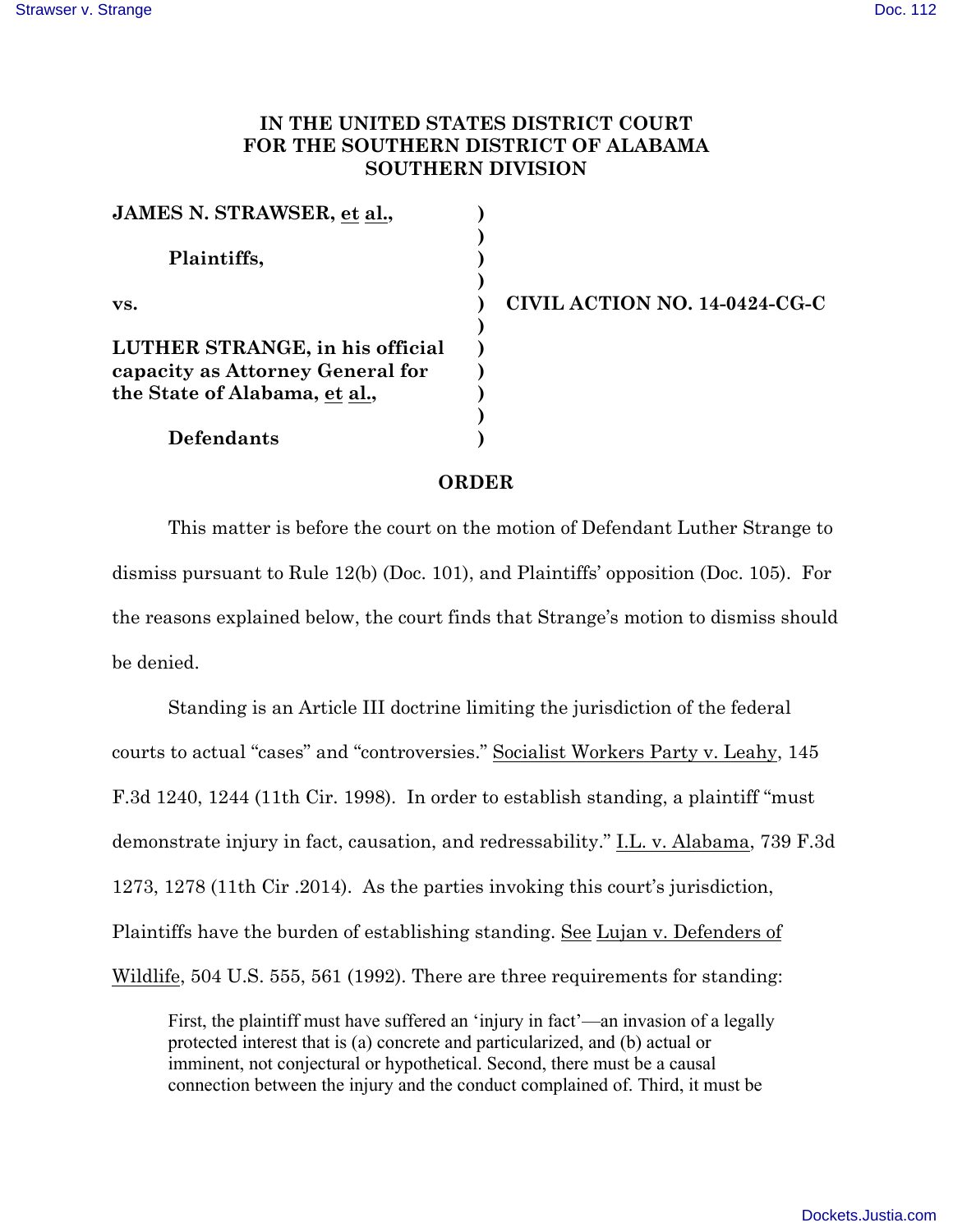likely, as opposed to merely speculative, that the injury will be redressed by a favorable decision.

United States v. Hays, 515 U.S. 737, 742–43 (1995).

Attorney General Strange argues that it has become evident that he does not enforce marriage laws, did not cause the Plaintiffs' alleged injuries, and cannot redress the Plaintiffs' alleged injuries. Specifically, Attorney General Strange asserts that he has no authority to issue marriage licenses and has no authority to address their alleged injuries as a member of the Executive Branch of Alabama government. Plaintiffs, on the other hand, assert that they seek more than the issuance of marriage licenses. Plaintiffs have broadly challenged all Alabama laws that prohibit marriage by same-sex couples or that prohibit recognition by the State of the marriages of same-sex couples. As the Attorney General of Alabama, Strange has the responsibility of appearing in federal courts "in any case in which the state may be interested in the result." ALA. CODE § 36-15-1(2). Strange has appeared in several cases to defend the validity of Alabama's laws that prohibit same-sex marriage. Strange admitted in a Northern District case that he "maintains enforcement authority regarding the Alabama Marriage Prohibitions and their application to conduct of the State and its subdivisions and court system." Aaron-Bush v. Strange, Case No. 1:14-cv-01091-RDP (N.D. Ala.) (Docs. 1, ¶ 18; Doc. 13, ¶ 18).

The court finds that Plaintiffs have met their burden of demonstrating standing against Attorney General Strange. As this court has previously explained, this case is about more than the issuance of formal pieces of paper that state that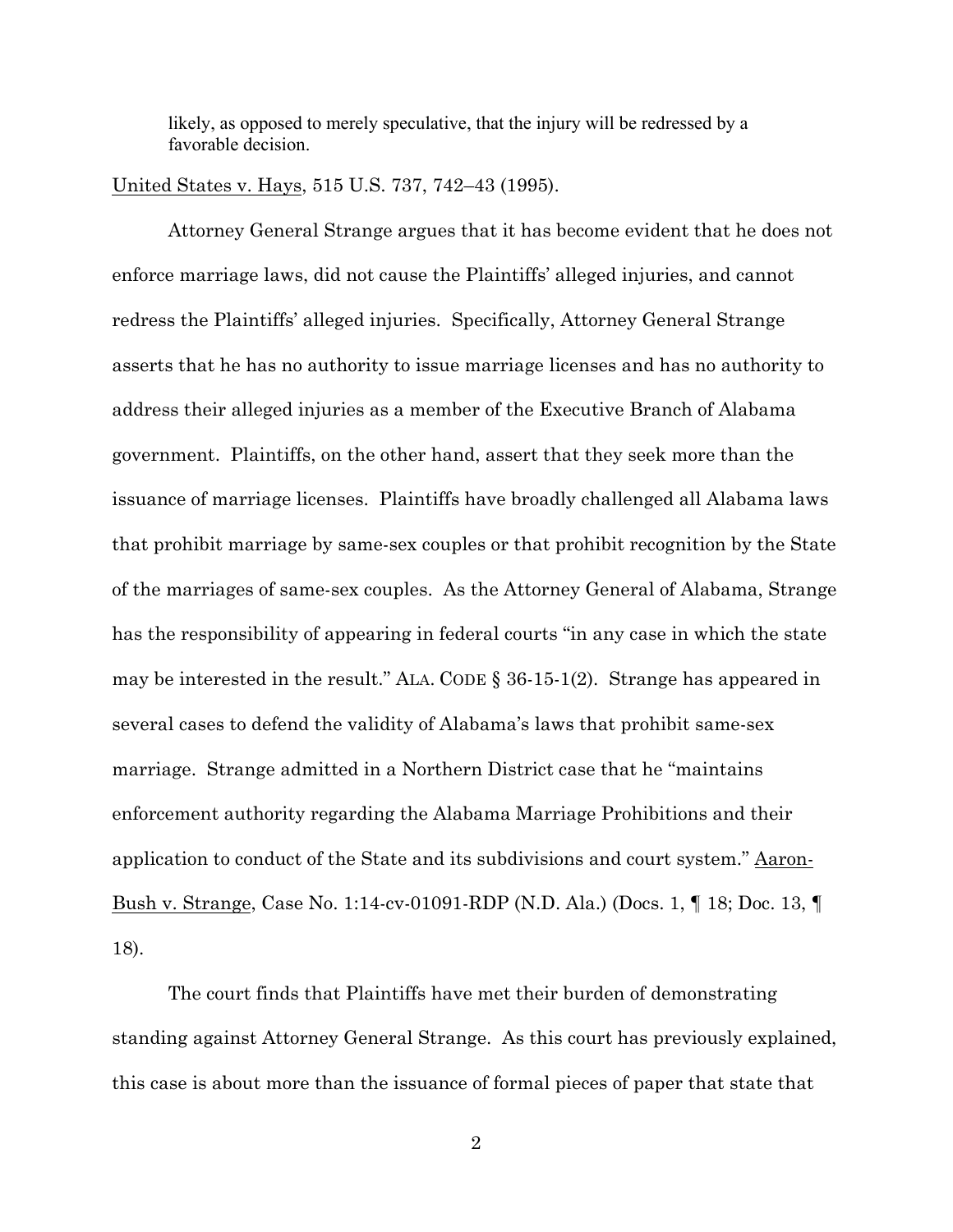the Plaintiff couples are married. If Plaintiffs' marriages are not recognized as valid in Alabama then their marriage licenses will be inconsequential. Plaintiffs' alleged injuries cannot be fully redressed by the other defendants in this case. Probate judges can issue marriage licenses to the Plaintiffs, but for their marriages to have any meaning, the Attorney General must recognize those marriages as valid. The laws of Alabama expressly state that "[a] marriage contracted between individuals of the same sex is invalid in this state" and "[t]he State of Alabama shall not recognize as valid any marriage of parties of the same sex that occurred or was alleged to have occurred as a result of the law of any jurisdiction regardless of whether a marriage license was issued." ALA. CODE § 30-1-19. Thus, a Plaintiff's receipt of a marriage license from a probate judge will not result in a valid marriage absent the Attorney General being bound by the rulings in this case.

If not subject to an injunction, Strange could even initiate or direct that actions be filed against the Plaintiffs for falsely declaring their marital status in state forms. See e.g. ALA. CODE  $\S$  40-18-27(d) (prohibiting false statements in tax returns); ALA. CODE. § 22-1-11 (false statement in applications for Medicaid). Strange could also prosecute any person who performed a marriage ceremony for a same-sex couple. See ALA. CODE § 30-1-11 (penalizing solemnization of marriage without a license).

Federal courts in other states have found standing existed to sue the state Attorney General in suits asserting constitutional claims against state laws that prohibited same-sex marriage. See e.g. Baskin v. Bogan, 12 F.Supp.3d 1144 (S.D.

3